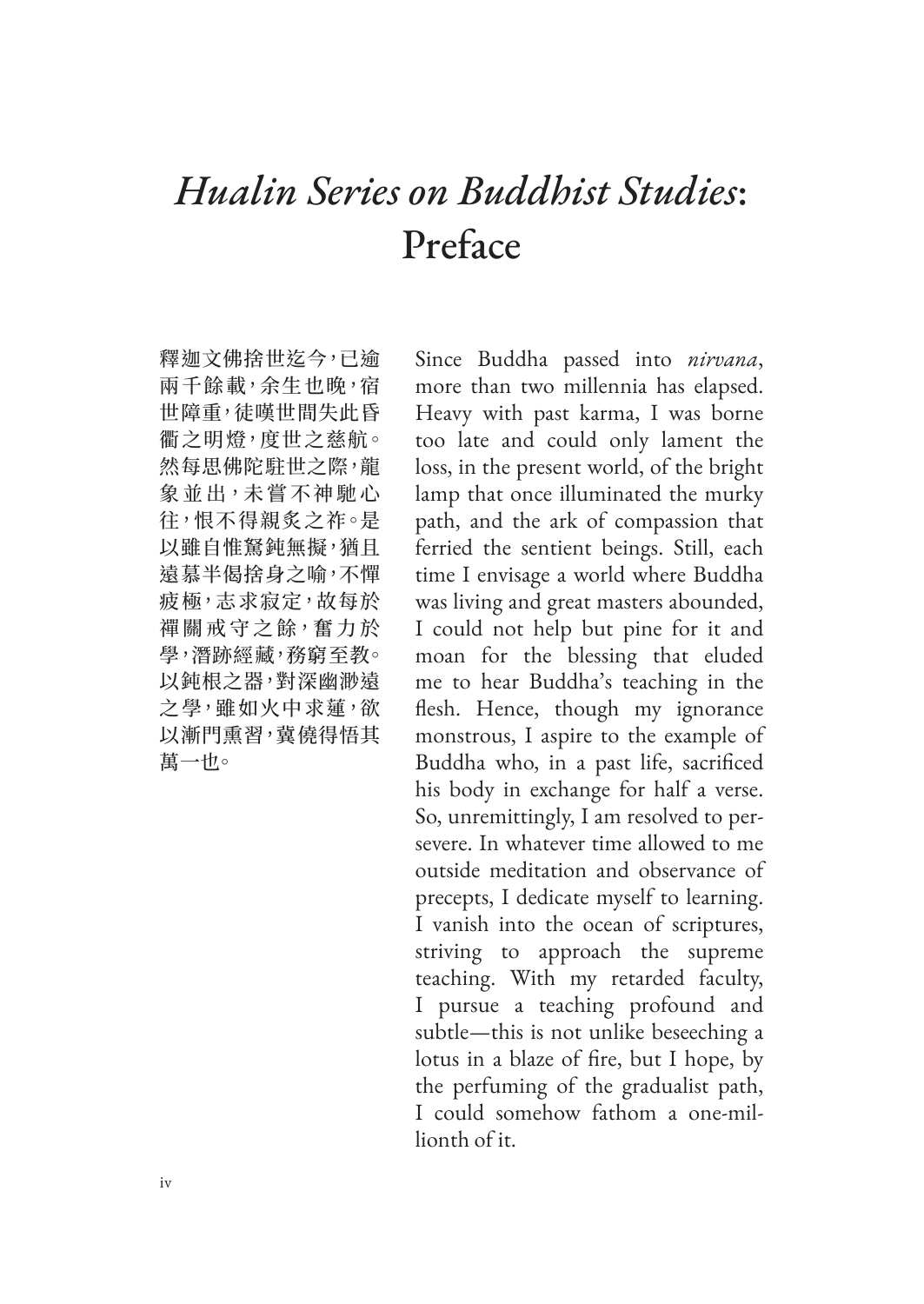僕不敏於思,未敢妄言上 續慧命,下作津梁,然法 運興衰,實繫乎人。故匪 敢徒求乎自證,尚且望能 襄助群倫,得超生死。剎 土纖塵,往還古今,法門 開闔,應幾擇人。若且大 道難行,則化教導,拯世 情,移易風俗,亦為濟世 之一方。故廿載之初,余 糾集群好,以華林嘉名, 槧 版 為 刊,期 以 翹 誠 渴 仰,搜綴貝經;虔心佇望, 撮 採 樞 要。務 使 明 解 達 源,三界無明,一時得頓 盡於前;能仁古道,永世 免斯淪沒。匪空綴翰墨, 抑亦為世發顯圓教。今值 學報重刊之際,又藉此新 辟《華林佛學研究書系》, 期以暢百世之凝滯,通永 惑之迷情。

I, unwieldly in mind, do not dare to claim to be the bearer of the dharma past and the guide for the generations ensuing. And yet, the rise and fall of the dharma is incumbent on me. So, how could I seek only self-realization? It is my hope rather to assist beings of all kinds to be liberated from the cycle of life and death. In all lands, and across all times, the gate of the dharma closes and opens contingent on the capacity of the practitioner. Such rarity of chances parallels the difficulty for the Great Path to gain currency. Yet, by teaching, by elevating the spirit of the world, and by transmuting the propensity of the epoch, we are benefiting the world. Hence, with some cordial fellows, we convened; under the name of Hualin, we created the journal. Earnestly, we collected and edited pattra scriptures; devotedly, we polished their essence. So that their clear insights could evoke the truth, thus rendering the ignorance in all Three Realms instantly apparent and preventing the ancient way of Buddha from receding to oblivion. Such is not eloquent frill nor vain erudition: it is for revealing the Round Teaching. In this occasion of the reprint of the journal, we created the 'Hualin Series on Buddhist Studies'. We hope it could remove the stagnancy encumbering the future generations and rectify the bewitching doubts that forever confuse men.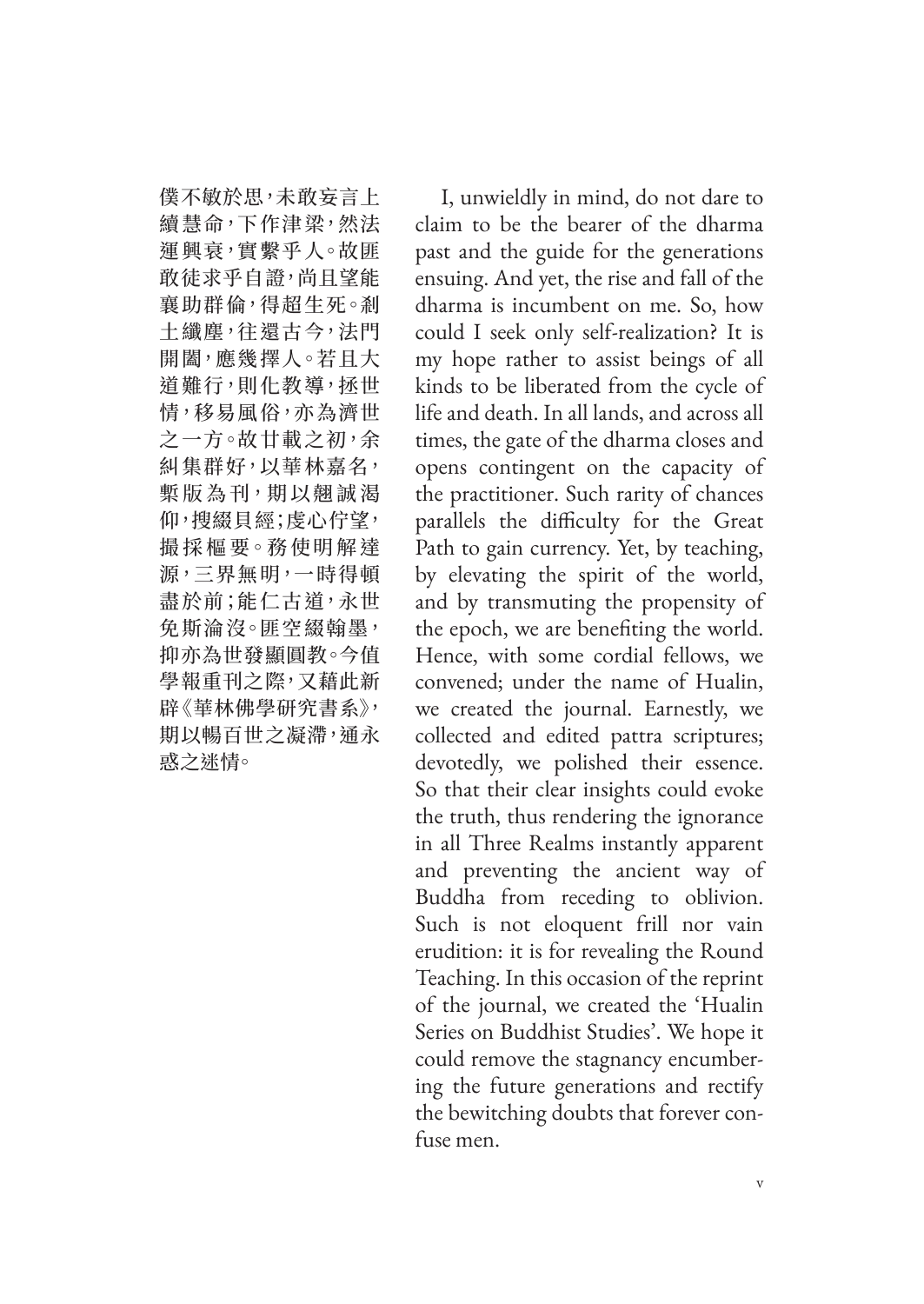當今東西學界,限於時 地,各拘一方,執見參差, 自闡其旨,疑端莫決。故 本書系務以會通為基,力 求東亞佛教研究之諸多 領域,如佛教文學丶史 學、哲學、社會學丶人類 學丶宗教學丶藝術學等 皆能兼包,斯堪參校於異 同,決疑而釋滯。直旨趣 歸,免其局狹之惑。

我佛金口一音,弟子隨 類各解。法無偏執,因機 設教,故天台淨土、相性 二宗,漸頓二門,禪講顯 密,萬法歸趣,皆離生死 而得涅槃。佛門廣大,未 許有我他之見,而為涅槃 深解之障。佛門亦以斷除 二障,五明洞達為尚。所 謂先諳於內,兼令知外。 務使徧知,以辯巧而利弘 化故。本書系亦大闢四攝 之門,廣納於諸有,容受 無厭。凡各東亞佛教相關 各領域之研究,尤以宗教 史、佛教義理、佛教制度、 敦煌學等,皆為吾等之所 樂取,圖為東亞、歐美各 地學者設一溝通之津樑, 濟度之舟筏。

Nowadays, the academics in the East and the West are each bounded by their own province. Each preaches their own tenets, yielding doubts that are left un-resolved. Thus, this book series sets out to bridge the gap by encompassing in itself a multitude of disciplines in the East Asian Buddhist Studies—Buddhist literature, history, philosophy, sociology, anthropology, religious studies, arts, et cetera, so as to measure how they diverge and how they converge, and to sever doubts and release blockage. It points to the kernel of an issue, unaffected by the confusing delimitation of disciplines.

The Buddha adapted his sacred utterance to the diverse composition of his disciples, for the dharma is not petty-minded but remains flexible in response to the individual. For this reason, we have both Tiantai and Jingtu, both Madhyamaka and Yogâcāra, both gradualist and suddenist approach, and both exoteric and esoteric Chan Buddhism. Because ten million teachings coincide in the same cause: to be liberated from saṃsāra to enter Nirvana. The gate of the dharma, being so vast, dissolves any egotistical preference and reveals it to be the hindrance to the profound attainment. Buddhism seeks the removal of the Two Hindrances and honours broad knowledge across Five Sciences. One shall, therefore, be deeply versed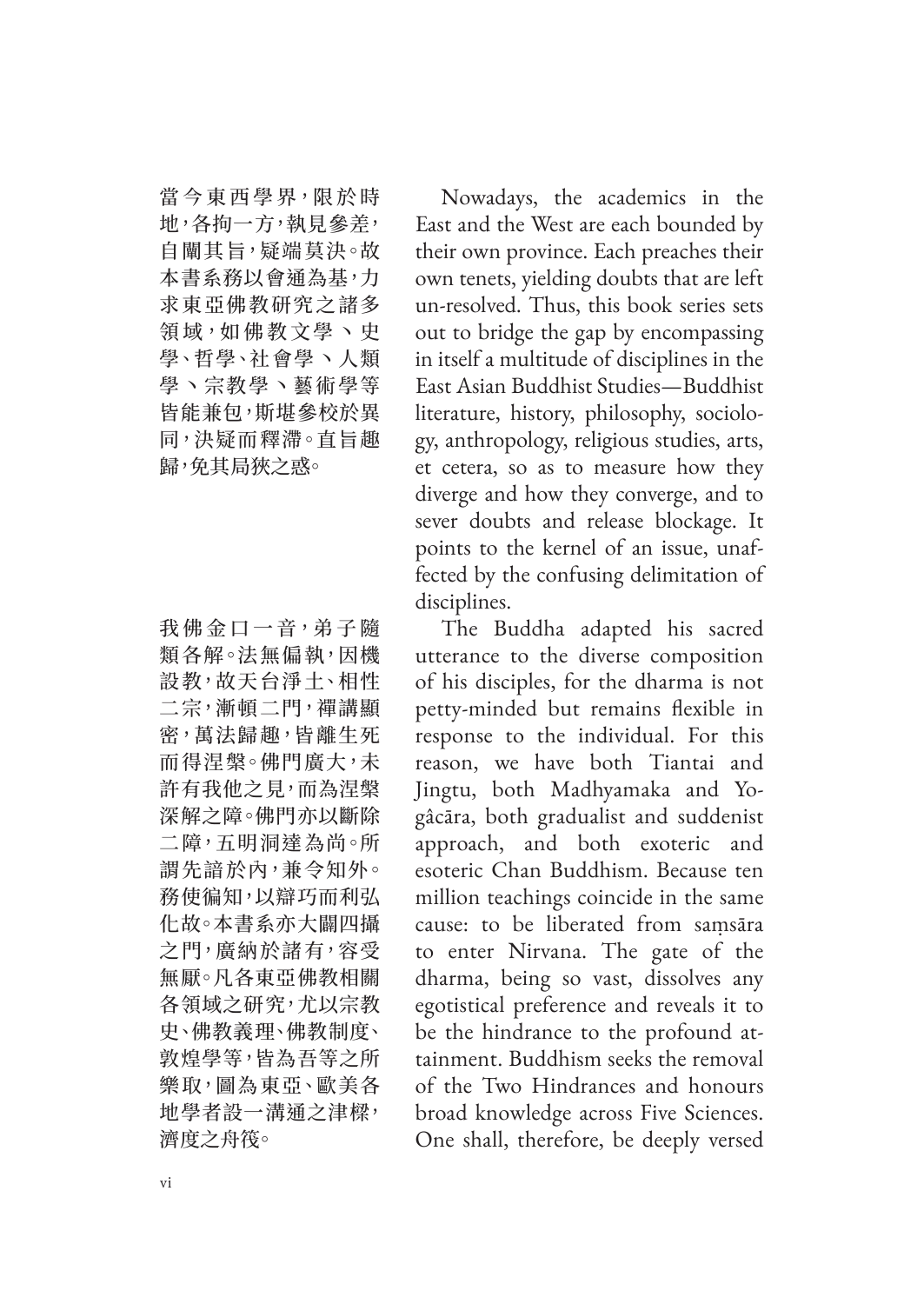in the Internal (Buddhist) Teachings, all the while cognisant of the External (non-Buddhist) learnings, for it is by extensive knowledge that one could be agile in benefiting all beings. This book series opens broadly its vast gate, welcoming all and shunning nothing. It takes delight in drawing from all disciplines of the East Asian Buddhist Studies. For instance, the religious history, Buddhist doctrines, Buddhist institutions and Dunhuang Studies. It aspires to be a bridge of communication for scholars from East Asia, Europe, North America and all places, and be a ferry that carries us to another shore.

The Book Series is hosted by the Research Center for Buddhist Texts and Arts at the Peking University, administered by the Frogbear project at the University of British Columbia (https://frogbear.org). It is generously sponsored by His Honorable Yang Zhao of Liangjing in Huiyang, and helped by numerous others. Gracious ones of the Glorious Sun Group are those knowing and promoting the dharma. Bearing in heart the desire to benefit all, they extricate stagnant souls from viscous quagmire, and salvage confused beings from losing true nature. I share their desire: may the lamp of the dharma beam perennially and the light of Buddhism shine evermore. May the sound of the Vulture

本叢書由北京大學藝術 與 典 籍 研 究 中 心 督 辦, 英屬哥倫比亞大學之佛 教與東亞宗教研究項目 (https://frogbear.org/) 襄助,而惠陽良井楊公釗 為大檀越,諸方共相勸助 而興立焉。旭日諸善士, 皆弘道之人,雅以曠濟為 懷,欲拯滯溺於沈流,救 迷塗於失性。吾亦願法燈 長耀,佛光永暉。鷲峰之 音再傳,竹林之風更暢。 後來賢哲,睹斯文不絕於 今!